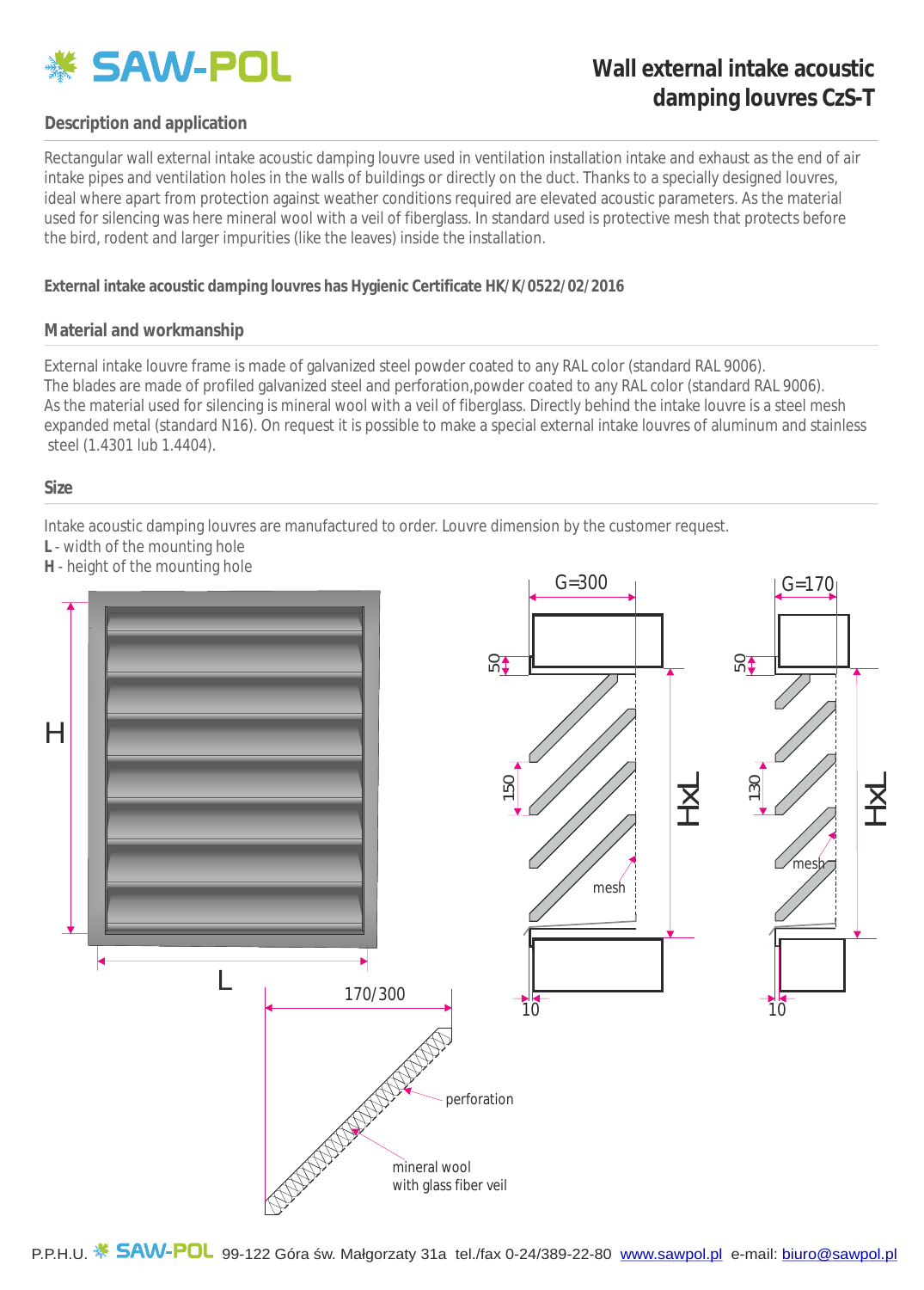

# **Wall external intake acoustic damping louvres CzS-T**

**Methods of mounting**



Assembling visible through screws and mounting holes in the louvre frame.



Assembling invisible by screws and lock assembly in mounting frame RM - the preferred option in the case of split air intake louvre with the substructure.



## **W3**

Installation invisible by brackets screwed from the inside of the room. The preferred option where the width partition / wall is less than the depth of the louvre.

**Is possible to make intake in other depths (size G) (negotiable)**

**Other mounting options to be negotiated.**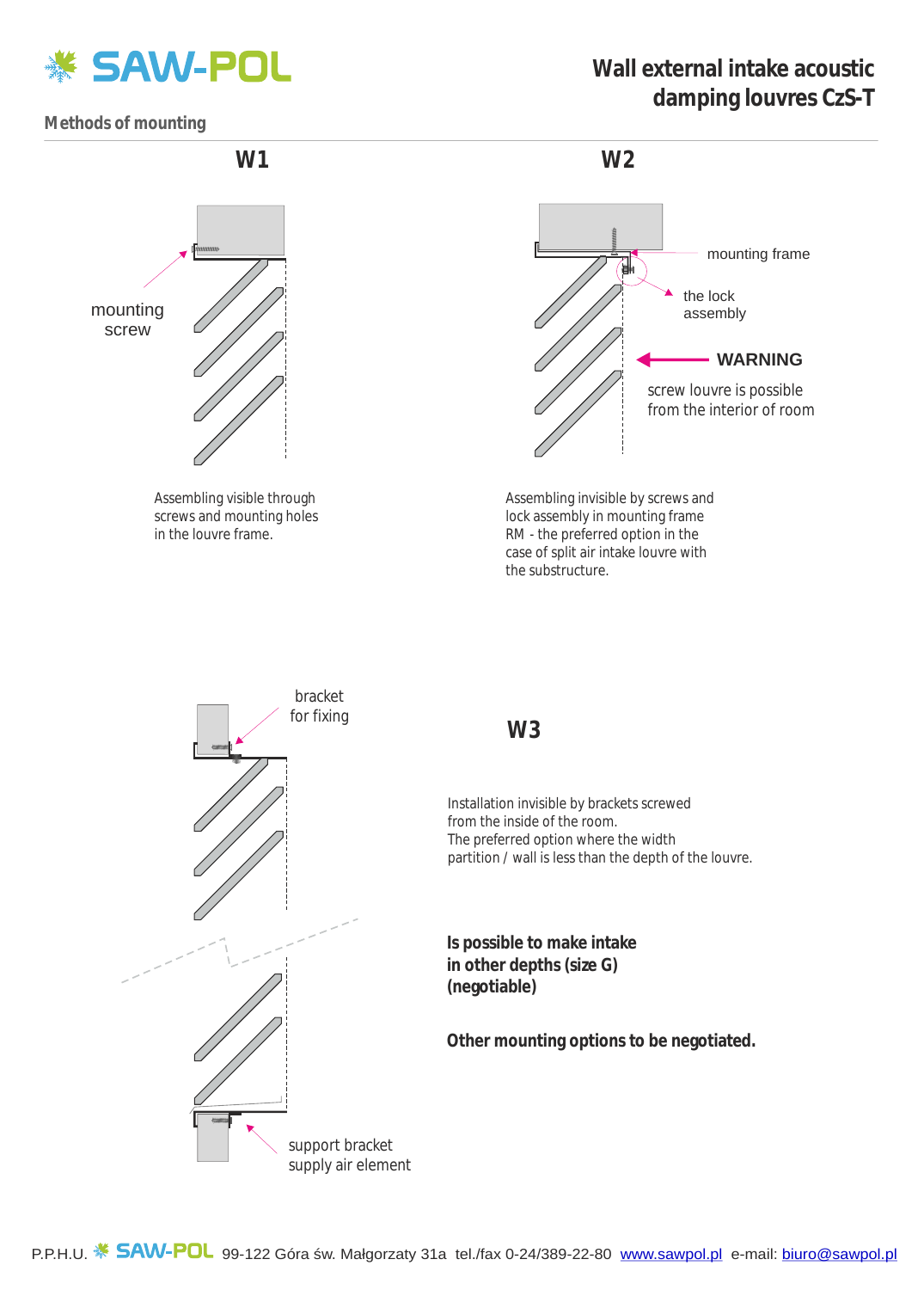

## **Technical data**

### **Effective flow area (sample dimensions)**

|      | 300                                  | 400  | 500  | 600  | 800  | 1000 | 200  | 1400 | 1600 | 1800 | 2000 |
|------|--------------------------------------|------|------|------|------|------|------|------|------|------|------|
| mm   | Aef (m <sup>2</sup> ) effective area |      |      |      |      |      |      |      |      |      |      |
| 450  | 0,03                                 | 0,04 | 0,05 | 0,06 | 0,08 | 0,10 | 0,12 | 0,14 | 0,16 | 0,18 | 0,20 |
| 600  | 0,05                                 | 0,07 | 0,09 | 0,11 | 0,15 | 0,19 | 0,23 | 0,27 | 0,31 | 0,35 | 0,40 |
| 750  | 0,08                                 | 0,11 | 0,14 | 0,17 | 0,23 | 0,29 | 0,35 | 0,41 | 0,47 | 0,53 | 0,59 |
| 900  | 0,10                                 | 0,14 | 0,18 | 0,22 | 0,30 | 0,38 | 0,46 | 0,54 | 0,62 | 0,70 | 0,78 |
| 1050 | 0,13                                 | 0,18 | 0,23 | 0,28 | 0,38 | 0,48 | 0,58 | 0,68 | 0,78 | 0,88 | 0,98 |
| 1200 | 0,16                                 | 0,22 | 0,28 | 0,34 | 0,46 | 0,58 | 0,70 | 0,82 | 0,94 | 1,06 | 1,18 |
| 1800 | 0,26                                 | 0,36 | 0,46 | 0,66 | 0,76 | 1,06 | 1,16 | 1,36 | 1,56 | 1,76 | 1,96 |

## **Sound insulation R[dB]**





P.P.H.U. **5AW-POL** 99-122 Góra w. Małgorzaty 31a tel./fax 0-24/389-22-80 www.sawpol.pl e-mail: biuro@sawpol.pl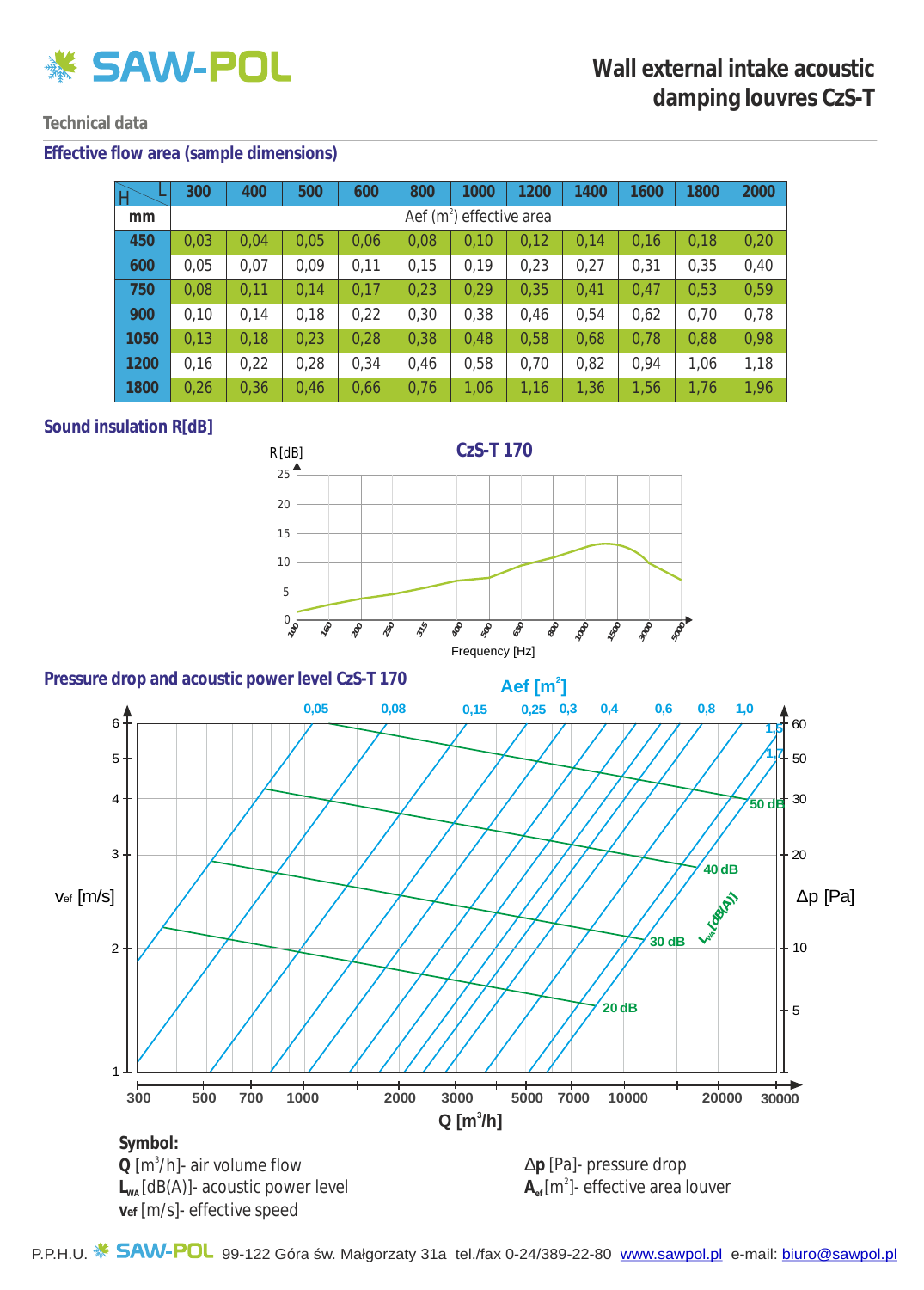

### **Technical data**

### **Sound insulation R[dB]**





**Symbol: L<sup>W</sup>** [dB(A)]- acoustic power level **<sup>A</sup>** Q [m<sup>3</sup>/h]- air volume flow **vef** [m/s]- effective speed

D**p** [Pa]- pressure drop  $\mathsf{A}_{\scriptscriptstyle\rm ef}[\mathsf{m}^{\scriptscriptstyle 2}]$ - effective area louver